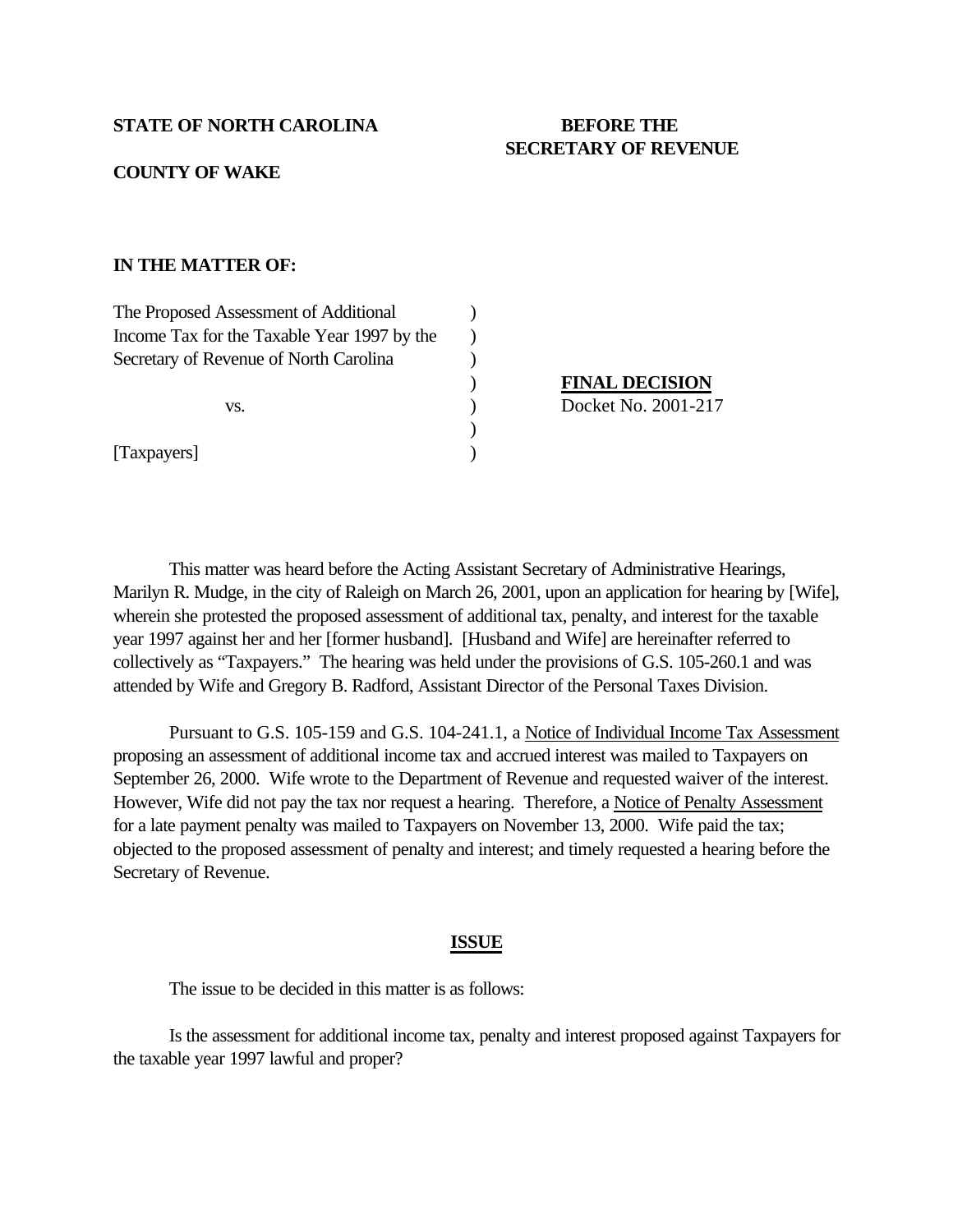# **EVIDENCE**

The evidence presented by Gregory B. Radford, Assistant Director of the Personal Taxes Division, consisted of the following:

- 1. Memorandum from E. Norris Tolson, Secretary of Revenue, to Marilyn R. Mudge, Acting Assistant Secretary of Administrative Hearings, dated March 13, 2001, a copy of which is designated as Exhibit PT-1.
- 2. Taxpayers' North Carolina individual income tax return for the taxable year 1997, a copy of which is designated as Exhibit PT-2.
- 3. Notice of Individual Income Tax Assessment for the taxable year 1997 dated September 26, 2000, a copy of which is designated as Exhibit PT-3.
- 4. Notice of Individual Income Tax Penalty Assessment for the taxable year 1997 dated November 13, 2000, a copy of which is designated as Exhibit PT-4.
- 5. A paper extract of information provided to the Department of Revenue on magnetic tape by the Internal Revenue Service for the taxable year 1997, a copy of which is designated as Exhibit PT-5.
- 6. Letter from Wife to the Department of Revenue dated October 15, 2000, with a related attachment, copies of which are collectively designated as Exhibit PT-6.
- 7. Letter from Carla R. Helms, Administrative Officer in the Office Services Division, to Taxpayers dated November 6, 2000, a copy of which is designated as Exhibit PT-7.
- 8. Letter from Wife to the Department of Revenue dated December 4, 2000, a copy of which is designated as Exhibit PT-8.
- 9. Letter from Marilyn R. Mudge to Taxpayers dated February 28, 2001, a copy of which is designated as Exhibit PT-9.
- 10. Wife's acknowledgement of the scheduled time and place for the hearing dated March 7, 2001, a copy of which is designated as Exhibit PT-10.

During the hearing, Wife presented a summary of the events that transpired with respect to the proposed assessment and her concerns with the Department's handling of her file, a copy of which designated as Exhibit TP-1.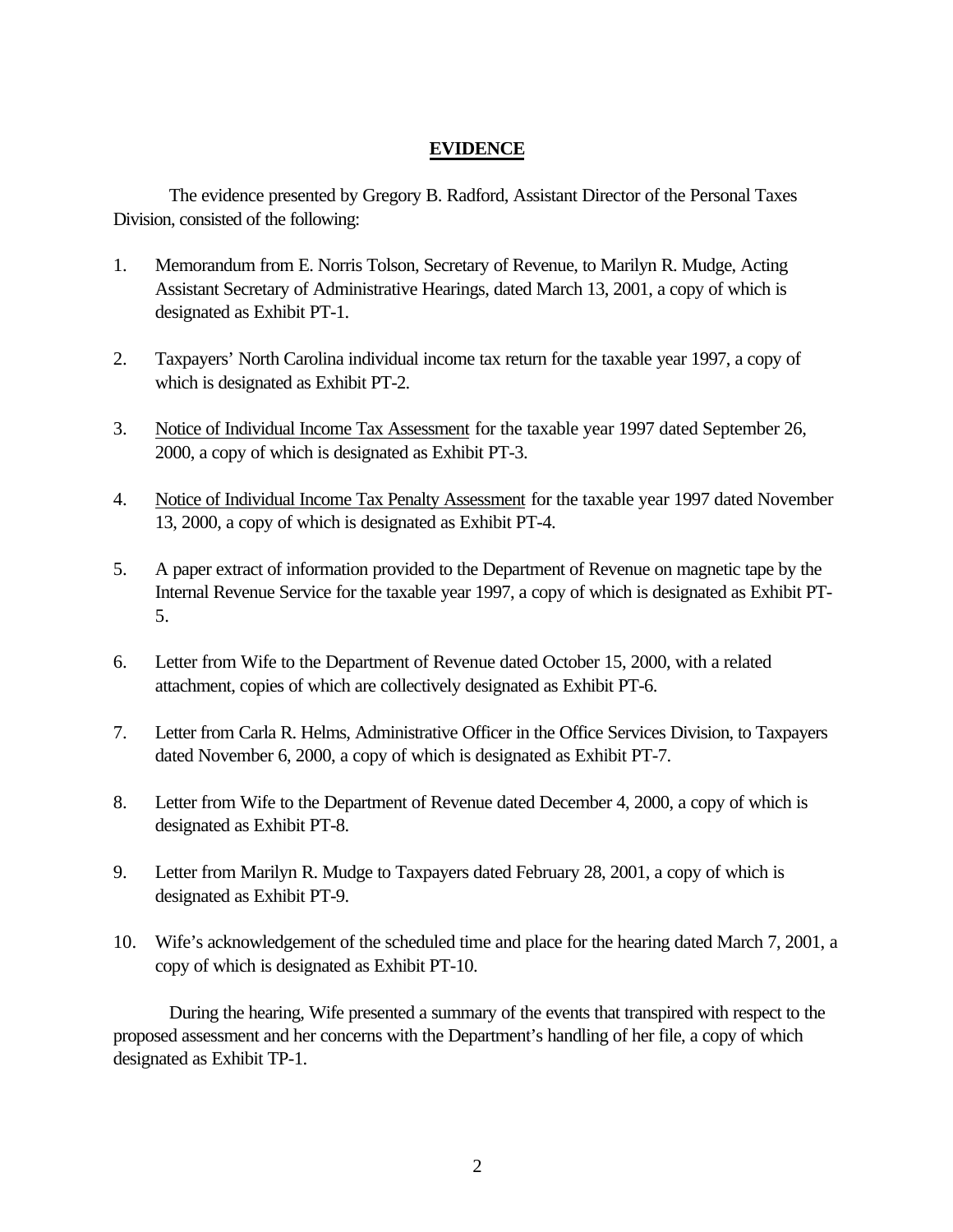# **FINDINGS OF FACT**

Based on the foregoing evidence of record, the Assistant Secretary makes the following findings of fact:

- 1. Taxpayers are and at all material times were natural persons, sui juris, and citizens and residents of North Carolina.
- 2. Taxpayers timely filed their North Carolina income tax return for the tax year 1997.
- 3. Upon examination, the Department increased Taxpayers' North Carolina taxable income by \$8,077.00 based on a report obtained from the Internal Revenue Service reflecting adjustments to Taxpayers' 1997 federal income tax return. The adjustment consisted of unreported income of \$8,003.00 from Blue Cross Blue Shield of North Carolina and a discrepancy of \$74.00 in the federal taxable income reported on the federal return and the amount reported on the North Carolina return.
- 4. Pursuant to G.S. 105-159 and G.S. 105-241.1, a Notice of Individual Income Tax Assessment proposing an assessment of additional income tax and accrued interest totaling \$681.07 was mailed to Taxpayers on September 26, 2000.
- 5. Wife stated that she agreed with the additional tax but asked for waiver of the interest. Wife did not pay the tax nor request a hearing. A Notice of Penalty Assessment for a late payment penalty of \$56.30 was mailed to Taxpayers on November 13, 2000.
- 6. Wife subsequently paid the tax; protested the proposed assessment of penalty and interest; and requested a hearing before the Secretary of Revenue.

# **CONCLUSIONS OF LAW**

Based on the foregoing findings of fact, the Assistant Secretary makes the following conclusions of law:

- 1. For residents of this State, North Carolina taxable income is federal taxable income, adjusted for differences in State and federal law. Residents are taxed on income from whatever source derived, whether from sources within North Carolina or sources outside of North Carolina.
- 2. Gross income includes compensation for services rendered.
- 3. Upon receipt of information reflecting adjustments to a taxpayer's federal income tax return by the Internal Revenue Service, all facts or evidence including any information shown on the federal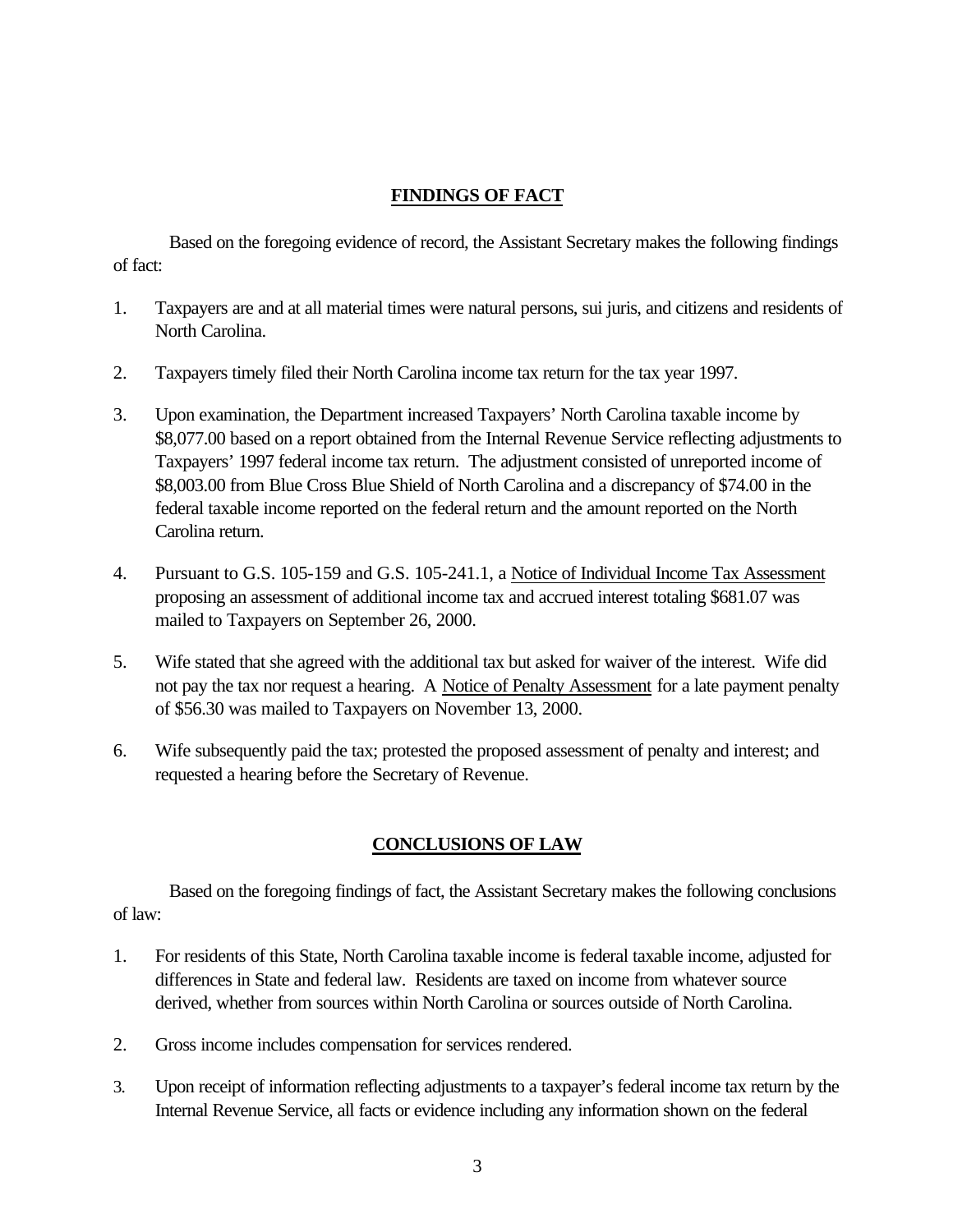report must be considered in proposing an assessment against the taxpayer. An assessment may be made within three years of receipt of the federal report unless the taxpayer files a return or an amended return reporting the federal changes; in that case, an assessment must be made within one year of receiving the information from the taxpayer or three years of the date the original return was filed, whichever is later.

- 4. For tax not shown as due on the return but assessed by the Department, a 10% late payment penalty is required if the taxpayer does not pay the tax or request a hearing within thirty days of being notified of the additional tax.
- 5. All assessments of tax must include interest from the time the tax was due until paid. There is no provision for the waiver of accrued interest.
- 6. The proposed assessment for the tax year 1997 is lawful and proper.

## **DECISION**

Based on the foregoing evidence of record, findings of fact, and conclusions of law, the Assistant Secretary of Revenue finds the proposed assessment for the tax year 1997 to be lawful and proper and is hereby affirmed.

Wife contends that, when she was notified of the error on her federal return, she visited the Durham office of the North Carolina Department of Revenue in the early summer of 1999 to notify the Department of the federal changes and to pay the additional State tax. She states that the employee in the Durham office who met with her advised her that the Department would bill Taxpayers for the additional State tax. According to Wife, the employee did not make a copy of the federal information from Wife nor attempt to estimate the additional State tax due. The proposed assessment of additional State tax was not issued by the Department until September 2000, some fifteen months after Wife visited the Durham office. Wife concedes that the amount of additional tax is correct and the Department has agreed to waive the late payment penalty, leaving as the only issue the accrued interest.